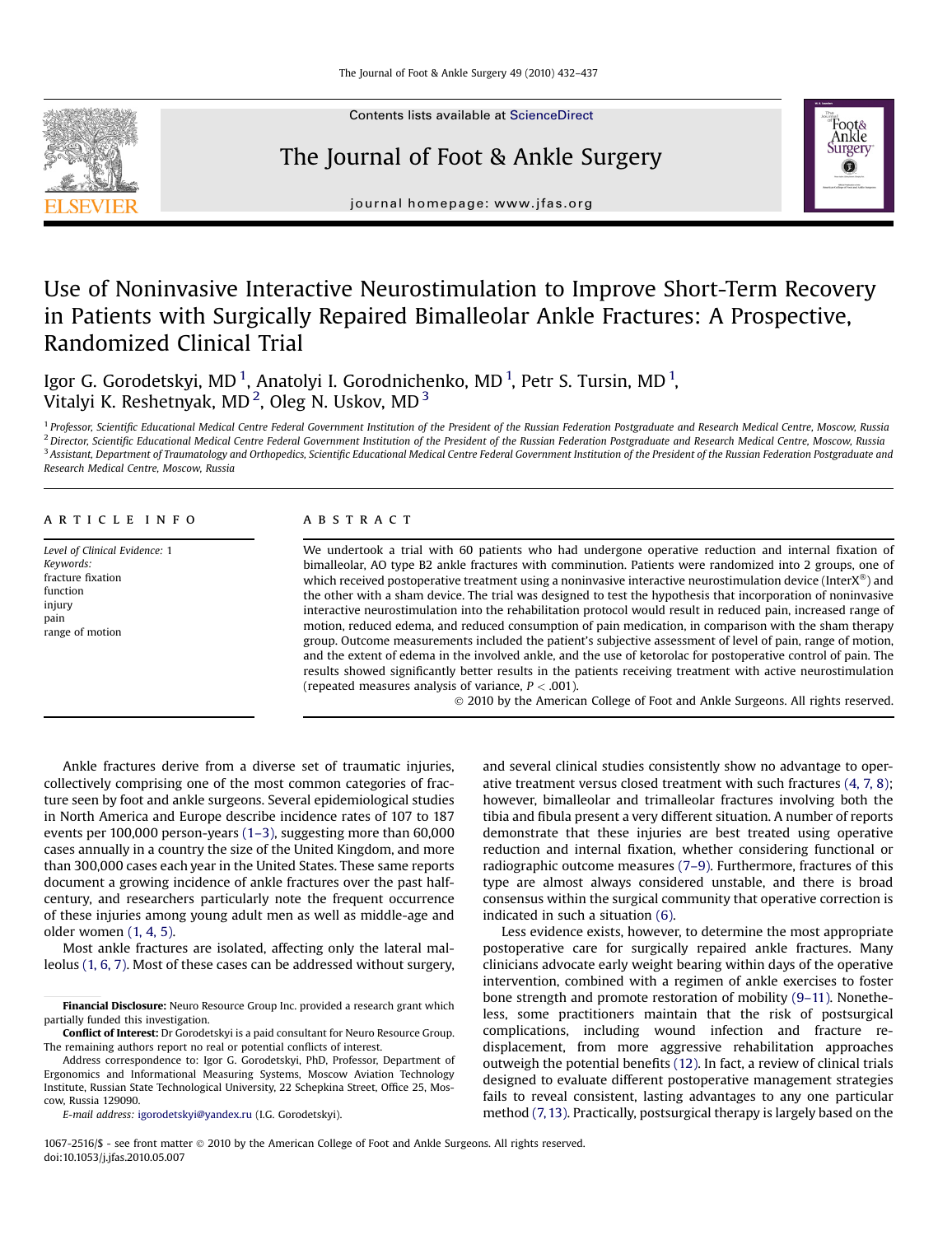physician's personal preference, along with patient-specific considerations such as their willingness to adhere to various protocols, ability to use crutches, and the like [\(14–17\)](#page-5-0). In cases for which early weight bearing and mobilization of the ankle are paramount, there is a need for therapeutic methods during the short-term recovery period that helps promote rehabilitation by enhancing range of motion in the affected joint, reducing pain and edema, and accelerating the restoration of normal function. Historically, a number of electrical stimulation modalities have been used to manage pain and facilitate recovery from various traumatic conditions [\(18\).](#page-5-0) In particular, noninvasive interactive neurostimulation (NIN) recently has been shown to produce beneficial results in the postoperative care of patients suffering trochanteric fractures of the femur [\(19\).](#page-5-0) NIN technology allows the therapist to scan an area of skin, without the need for conductive gel, and identify the optimal points to apply stimulation. The waveform of the NIN device is impedance sensitive [\(19\)](#page-5-0), and is used to identify points or areas of low impedance. The low skin impedance corresponds with myofascial trigger points [\(20\)](#page-5-0) and acupuncture points [\(21\)](#page-5-0), which also have a high correlation with major nerve branches [\(22\)](#page-5-0), and are treatment points that often respond well to electrical stimulation [\(23\)](#page-5-0). It is believed that increases in blood flow and sweat secretion account for the changes in skin impedance [\(20\).](#page-5-0) It is also hypothesized that the delivery of highamplitude stimulation to multiple treatment points in this way enhances the pain relief achieved as compared with lower amplitude stimulation delivered only over the pain site. The mechanism of pain relief for this type of cutaneous stimulation is thought to include both segmental and descending neural inhibition [\(24\)](#page-5-0), whereas the mechanism for reducing inflammation may be mediated by peripheral opiates [\(25\).](#page-5-0)

The study described in this article was undertaken to determine whether NIN could be helpful in improving immediate postsurgical outcomes for patients undergoing operative restoration and internal fixation of unstable bimalleolar ankle fractures. The randomized controlled trial was designed to test the hypothesis that incorporation of NIN therapy into the rehabilitation protocol could result in (1) lower levels of reported pain, (2) accelerated restoration of the injured ankle's mobility, (3) more rapid alleviation of swelling and edema in the traumatized site, and (4) reduced patient consumption of pain medication.

#### Patients and Methods

The protocol for this investigation received formal approval from the institutional ethics committee and the study review board of the Department of Traumatology and Orthopedics - City Clinical Hospital No.71, Scientific Educational Medical Centre of Federal Government Institution of the President of the Russian Federation, Moscow, Russia.

### Participants

Patients were recruited over the 8-month period from April to November 2006. Eligible patients were between the ages of 20 and 60 years and had undergone operative reduction and internal fixation of bimalleolar, AO type B2 ankle fractures with comminution and displacement of fragments [\(26\)](#page-5-0). Surgery was performed an average of 7 (range 5 to 10) days following the injury. Additional requirements for participation in the study included the ability to begin the specified postsurgical therapy within 24 hours of the initial procedure, as well as compliance with the ongoing regimen of care. Exclusion criteria were any limitations that could interfere with delivery of electrical stimulation including the presence of an insulin pump, pacemaker, or neurostimulation implants, as well as a history of epilepsy or seizure, current pregnancy, active malignancies, or inability to consent to participation in clinical research.

## Study Design

For this prospective, randomized, controlled study, sample size was determined by considering observed variation in pain scores from earlier studies of NIN [\(19, 27\),](#page-5-0) as well as the investigators' judgment that a 3-point (30-mm) reduction in reported pain (on an analog scale ranging from 0 to 100 mm) represented a clinically meaningful result. The study was designed to provide 95% power to detect a statistically significant difference at the 5% ( $P \leq .05$ ) level, and based on previous experience [\(19\)](#page-5-0) the estimate allowed for 15% loss to follow-up. Enrolled subjects were assigned to treatment groups using a fixed randomization scheme executed with sealed envelopes. Although health care personnel delivering postoperative therapy with the NIN device were necessarily aware of treatment status, all of the patients, evaluating physicians and nurses (including individuals responsible for collection of outcome measures), and the clinical coordinator were blinded to group assignment.

All patients were treated with a similar surgical protocol, consisting first of a direct lateral incision to access the fibular fracture, and use of a one-third tubular plate and screws to restore fibular length and achieve fixation. Next, the medial fracture site was opened and the fragment was adjusted, after which the fracture was stabilized with partially threaded lag screws.

#### Postoperative Rehabilitation and NIN Treatment Protocol

All individuals were provided with standard interdisciplinary postoperative care, including routine assessment and daily care by an orthopedic surgeon (authors A.I.G. and O.N.U.), supported by a physiotherapist and nurse. Rehabilitation goals were achieved by daily physiotherapy sessions focused on exercise to increase range of motion, and mobility to support ambulation. A non-narcotic analgesic (ketorolac) was given as needed up to 3 times per day.

Starting no more than 24 hours after surgery, patients assigned to the active treatment group underwent twice-daily NIN therapy sessions using a portable, handheld device (InterX 5000, Neuro Resource Group, Plano, TX). The InterX 5000 device has been previously described [\(19, 28\)](#page-5-0), and generates high-amplitude, pulsed, damped biphasic sinusoidal current that is delivered to the tissue via a pair of concentric electrodes placed in direct contact with the target area. The technology differs from traditional transcutaneous electrical nerve stimulators (TENS) because the interactive waveform adjusts in response to changes in skin impedance (Fig. 1). This facilitates the application of the electrodes directly to the skin [\(Fig. 2](#page-2-0)) without the need for a conductive medium, which allows the treatment protocol and, specifically, the NIN therapy to be aimed at optimizing electrode placement and the amplitude of stimulation. It is recognized in research that optimal treatment locations relate to points of low impedance [\(20, 21, 23\)](#page-5-0) and may positively influence clinical outcomes [\(22\).](#page-5-0) In fact, greater pain relief has been demonstrated with delivery of high-amplitude stimulation [\(24\)](#page-5-0). It is suggested that combining these variables, namely optimal electrode placement and high amplitude, could further enhance clinical efficacy. It is also interesting to note that, since this trial was conducted, the InterX 5000 has been replaced by the InterX 5002 ([Fig. 2](#page-2-0)), which delivers the same stimulation but uses a more advanced user interface.

Individuals assigned to the control arm of the trial also received twice-daily treatment sessions, which were initiated within 24 hours of surgery. However, for these patients a sham instrument was used which, although identical in appearance to the active NIN device (including the generation of similar audio/visual signals and tactile sensations of vibration), was disabled so as not to produce any electrical neurostimulation. The clinician (author O.N.U.) delivering the treatment was not blinded to the patients' group status because the active treatment involved interactive feedback from the device to determine optimal treatment point location. Any therapist trained to correctly apply NIN can immediately recognize a sham device, which does not offer the same feedback to the operator.

Treatments with either the active or sham device were conducted over 10 consecutive days, once each morning and once each evening. All therapy sessions required approximately 20 minutes and included delivery of NIN to the target sites identified in [Fig. 3,](#page-2-0) covering both the injured and contralateral limbs. Each treatment was initiated by first scanning the target site using minimal stimulation intensity to identify the electrode position, which correlated with lowest tissue impedance [\(29, 30\).](#page-5-0) The device was then held stationary at this location and the intensity was increased to



#### Fig. 1. The interactive waveform.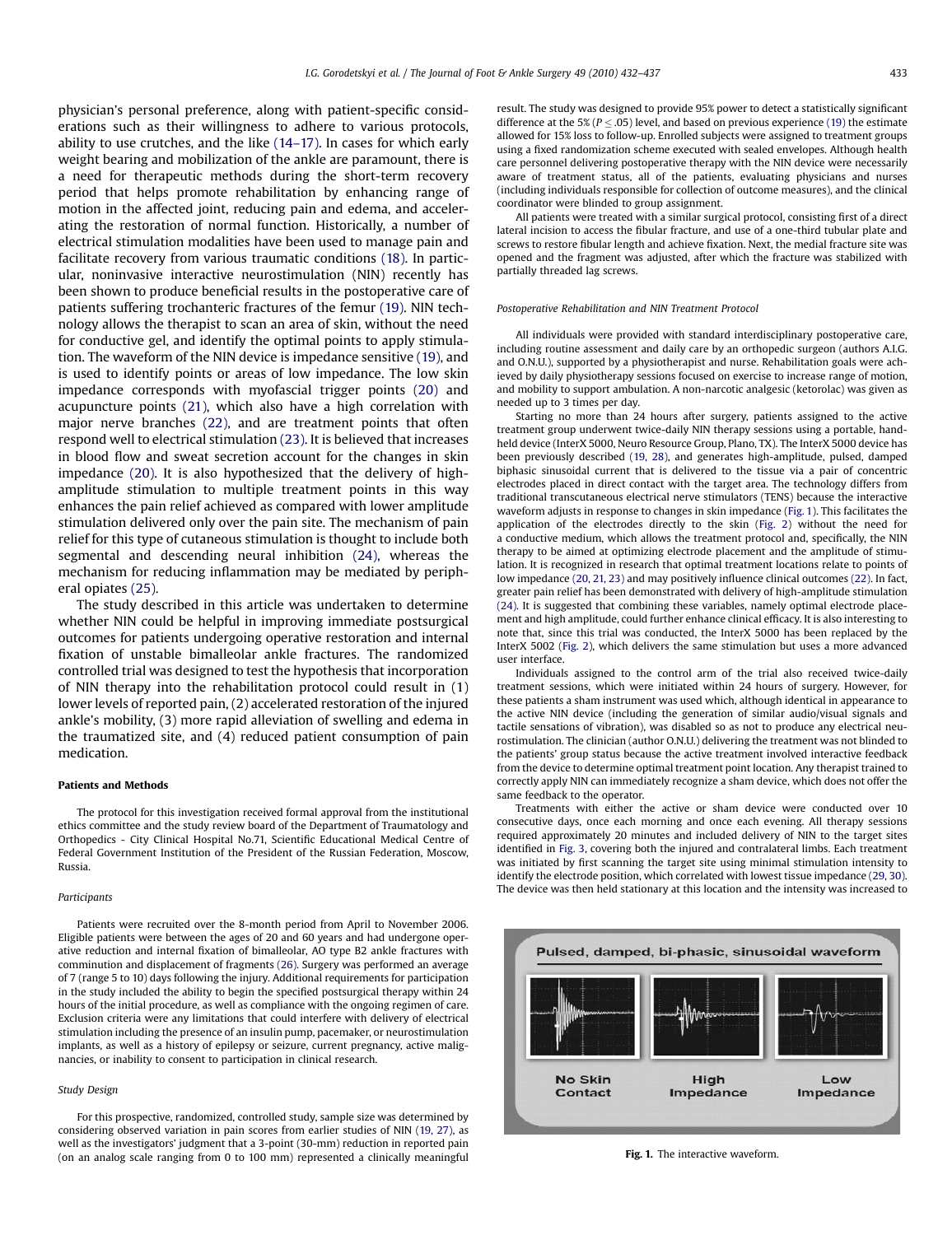<span id="page-2-0"></span>

Fig. 2. The InterX 5002 in use with the small electrode on the ankle.

produce a comfortable sensation for the patient. It is of interest to note that the current recommended protocol indicates that the intensity should be increased prior to scanning for areas of low impedance. Stimulation at each site was terminated based on device feedback that indicated change in tissue impedance. This procedure was replicated for every target location on both limbs. Next, the entire ankle was palpated by the therapist to identify pressure-sensitive sites, and visually examined for signs of redness. Any such areas of sensitivity or redness were subsequently treated with NIN as described previously.

#### Outcome Measurements

All patients received baseline evaluations by the attending physician before their first NIN session. Outcome measurements included the patient's subjective assessment of level of pain, range of motion (ROM) in the injured ankle, and the extent of swelling (edema) in the affected limb. Each of these measurements was repeated within 30 minutes of the initiation and conclusion of all morning therapy appointments. Additionally, intake of prescribed non-narcotic medication was recorded on a daily basis. A standard visual analog scale (VAS) was used to determine pain levels. This tool has been well established as a reliable and sensitive measure of pain intensity in acute conditions [\(31\)](#page-5-0). Range of motion was determined with the patient in a sitting position and the affected limb placed forward in a nonloaded condition. The subject was instructed to actively plantarflex and dorsiflex the ankle, and a goniometer was used to record the corresponding degree of maximal plantarflexion and dorsiflexion. These 2 figures were summed to produce a combined measure of total range of motion for the injured ankle  $(32)$ 

The extent of edema or swelling was determined using a standardized measuring procedure to compare the circumference of the injured ankle with that on the



Fig. 3. Diagram of the anatomic treatment sites, which included (1) medial surface of the first ray, (2) superior surface of the second ray, (3) superior surface of the first and second tarsal-metatarsal joints, (4) immediately superior to the medial malleolus, (5) the Achilles tendon, (6) approximately 10 cm superior to the lateral malleolus, and (7) superior surface of the fourth and fifth metatarsals (all sites indicated by areas of black shading).

unaffected, contralateral side. Indelible lines were marked proximal to the lateral malleolus of both ankles, and a paper measuring tape was used to obtain consistent recordings of limb circumference from the same position each time. Based on similar measurements obtained by 2 different observers for a common subject, we found this approach to be sufficiently reliable and considerably more practical than alternative methods based on volumetric displacement.

#### Statistical Analysis

Longitudinal data were analyzed using repeated measures analysis of variance (with treatment as the between-group factor and time as the within-group factor) to determine significant differences between the 2 treatment groups across the entire time period, as well as treatment-time interactions. Comparisons between individual means for continuous variables were carried out with Student 2-sample  $t$  test, and comparisons between individual means for discrete variables were carried out using the Mann-Whitney test. Categorical data were analyzed with Fisher's exact test. Computations were performed with the SAS 9.1 for Windows statistical software package (SAS Institute Inc, Cary, NC).

## Results

All patients gave informed consent to participate in the study. The completed trial included 60 patients, of which 30 were assigned to the active treatment arm receiving daily NIN therapy and 30 were assigned to the control arm receiving the sham treatment. A total of 69 consecutive patients with AO type B2 ankle fractures with comminution were admitted to the study institution during the trial's enrollment period (Fig. 4), although 9 of these did not meet the protocol criteria, all because their age fell outside of the specified inclusion range. All 60 enrolled patients completed the full protocol as described by the study design, and the results described as follows provide statistically and clinically significant evidence to affirm each of the hypothetical statements denoted in the last sentence of paragraph 4 of this report.

## Baseline Characteristics

Baseline characteristics for the study population are summarized in [Table 1.](#page-3-0) Demographic and clinical traits upon enrollment were very similar for the 2 treatment groups, and differences were randomly



Fig. 4. CONSORT flow chart.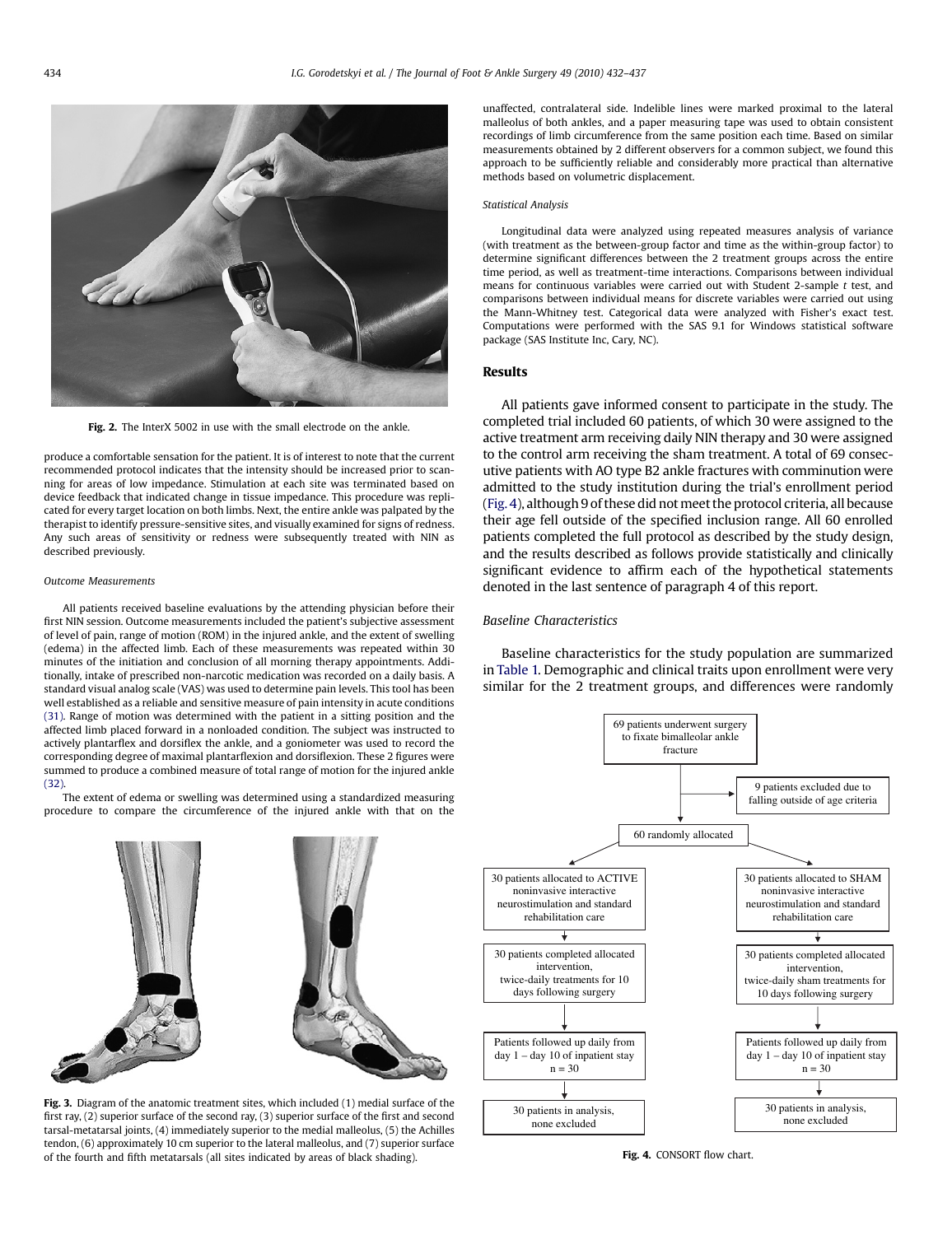<span id="page-3-0"></span>

| Table 1                                             |
|-----------------------------------------------------|
| Demographics of study patients ( $n = 60$ patients) |

| Variable                    | Active NIN Therapy<br>Group $(n = 30)$ | Sham Therapy<br>Group ( $n = 30$ ) | P Value |
|-----------------------------|----------------------------------------|------------------------------------|---------|
| Gender                      |                                        |                                    |         |
| Male                        | 16 (53%)                               | 17 (57%)                           | 1.0     |
| Female                      | 14 (47%)                               | 13 (43%)                           |         |
| Age, years, mean (min, max) | 35.3 (21, 57)                          | 38.4 (22, 58)                      | .24     |
| White race                  | 30 (100%)                              | 30 (100%)                          | 1.0     |
| Diagnosis of diabetes       | 2(7%)                                  | $3(10\%)$                          | 1.0     |
| Side of injury              |                                        |                                    |         |
| Left                        | 14(47%)                                | 8(27%)                             | .18     |
| Right                       | 16 (53%)                               | 22 (73%)                           |         |

Abbreviations: NIN, noninvasive interactive neurostimulation.

P values derived from tests of independence (Fisher's exact test) for categorical variables, and from tests of equal means (2-tailed Student  $t$  test) for age.

distributed between the groups. All participants were white (race), and suffered closed ankle fracture with dislocation of the ankle.

#### **Outcomes**

## Pain

Just before initiation of NIN therapy, both treatment groups experienced similarly high levels of pain, with an average VAS score of  $8.20 \pm 0.92$  for controls and an average VAS score of  $8.40 \pm 1.02$  for the NIN group ( $P = .48$  for the 2-tailed t test of the means). However, immediately following the first therapy session and continuing throughout the duration of the 10-day trial, reported VAS scores declined more rapidly in the active treatment arm (Fig. 5). After one course of treatment, the mean VAS score for the NIN group dropped 28% to 6.00  $\pm$  0.91, whereas the mean VAS score for the control group fell 3% to 7.90  $\pm$  0.98. Likewise, following morning therapy sessions on day 5 and on day 10, average reported VAS scores for NIN subjects were 1.00  $\pm$  0.55 and 0.00  $\pm$  0.00, respectively, whereas those for controls were  $5.40 \pm 0.86$  and  $2.10 \pm 0.73$  for the same time periods. Repeated measures analysis of variance showed a significant ( $P <$ .001) difference between treatment group means, as well as a significant ( $P < .001$ ) interaction between treatment and time, indicating the gap between active and control VAS scores continued to evolve with additional therapy sessions (Table 2).

#### Medication Usage

Evaluation of medication usage by trial participants supported the findings described previously. In addition to reporting considerably lower pain levels, NIN subjects consumed less pain medication over the 10-day period than did the controls ([Fig. 6](#page-4-0)). Mean total analgesic



Fig. 5. The mean visual analog scale (VAS) pain score with noninvasive interactive neurostimulation (solid squares and triangles) and without noninvasive interactive neurostimulation (open squares and triangles). Bars represent the range of pain reduction, with mean VAS before treatment represented by a triangle, and mean VAS after treatment represented by a square. The difference between treatment groups and the time/treatment interaction were significant ( $P < .001$ ).

use was 112.0  $\pm$  33.4 mg per patient in the active treatment group, and 209.0  $\pm$  32.9 mg per patient in the control arm, and the Mann-Whitney test showed this difference to be statistically significant  $(P < .001)$ .

## **Mobility**

Mobility of the surgically repaired ankle improved with NIN therapy [\(Fig. 7](#page-4-0)). Initial total ROM (comprising the sum of plantar and dorsal flexion) was limited and nearly identical for both groups, averaging only 14.0 $^{\circ}$   $\pm$  5.5 $^{\circ}$  in the active treatment arm and 13.8 $^{\circ}$   $\pm$ 4.5° in control subjects immediately before commencement of therapy ( $P = .90$  for the 2-tailed t test of the means). After one neurostimulation session, total ROM for the NIN subjects improved more than 50% to a mean of 21.2 $^{\circ}$   $\pm$  6.7 $^{\circ}$ , whereas total ROM for the shamtreated patients did not change (14.0 $\degree$   $\pm$  4.6 $\degree$ ). The difference in mobility between the 2 treatment groups continued to escalate as the study proceeded. Following the 5th morning therapy session, mean ROM for NIN subjects was  $33.8^{\circ} \pm 6.9^{\circ}$  versus  $20.7^{\circ} \pm 3.7^{\circ}$  for controls, and after the 10th morning session, mean ROM for NIN subjects was  $46.0^{\circ} \pm 9.3^{\circ}$  versus  $28.0^{\circ} \pm 4.3^{\circ}$  for controls. Repeated measures analysis of variance showed a significant ( $P < .001$ ) difference between treatment group means, as well as a significant interaction  $(P < .001)$  between treatment and time, consistent with the observation that the difference in ROM between the 2 groups increased over the course of the recovery program ([Table 3\)](#page-4-0).

## Edema

Treatment with NIN also reduced the amount of edema present in the injured limb ([Fig. 8\)](#page-4-0). Immediately before the first therapy session, swelling was similar for both groups. The mean difference between affected and unaffected ankle circumferences in the NIN patients was  $35.9 \pm 3.5$  mm, versus  $35.1 \pm 3.3$  mm in the control subjects. A 2-tailed t test of the means provided no evidence that this difference was statistically significant ( $P = .36$ ); however, over the next 10 days of therapy, the active treatment group experienced considerably more edema reduction. By the end of the fifth morning session, the mean circumferential difference between injured and noninjured ankles of the NIN group declined 38% to 22.3  $\pm$  2.4 mm, whereas the mean circumferential difference for the sham-treated group decreased only 12% to 30.8  $\pm$  2.7 mm. Following the morning treatment on day 10, this difference was further pronounced, with a mean of  $16.3 \pm 1.3$  in the NIN subjects and a mean of  $27.3 \pm 2.1$  mm in the controls. Repeated measures analysis of variance again showed a significant  $(P < .001)$  difference between treatment group means, as well as a significant interaction ( $P < .001$ ) between treatment and time, indicating the effect of NIN treatment on edema became more evident as therapy progressed ([Table 4\)](#page-5-0).

#### Discussion

The hypothesis of this study was that NIN could help improve immediate postsurgical outcomes for individuals recovering from operative restoration and internal fixation of unstable bimalleolar ankle fractures. The results demonstrated a beneficial effect in regard to pain reduction, medication usage, joint mobility, and edema for

| Table 2                                         |  |
|-------------------------------------------------|--|
| Summary of analysis of variance for pain scores |  |

| Source                  | df   | SS     | <b>MS</b> | <b>F</b> statistic | P Value |
|-------------------------|------|--------|-----------|--------------------|---------|
| Treatment               |      | 2537.2 | 2537.2    | 310.1              | $-.001$ |
| Error                   | 58   | 474.5  | 8.18      |                    |         |
| Time                    | 19   | 5448.0 | 286.7     | 1945.6             | $-.001$ |
| Treatment $\times$ Time | 19   | 351.8  | 18.5      | 125.6              | $-.001$ |
| Error                   | 1102 | 162.4  | 0.15      |                    |         |

Abbreviations: df, degrees of freedom; SS, sum of squares; MS, mean square.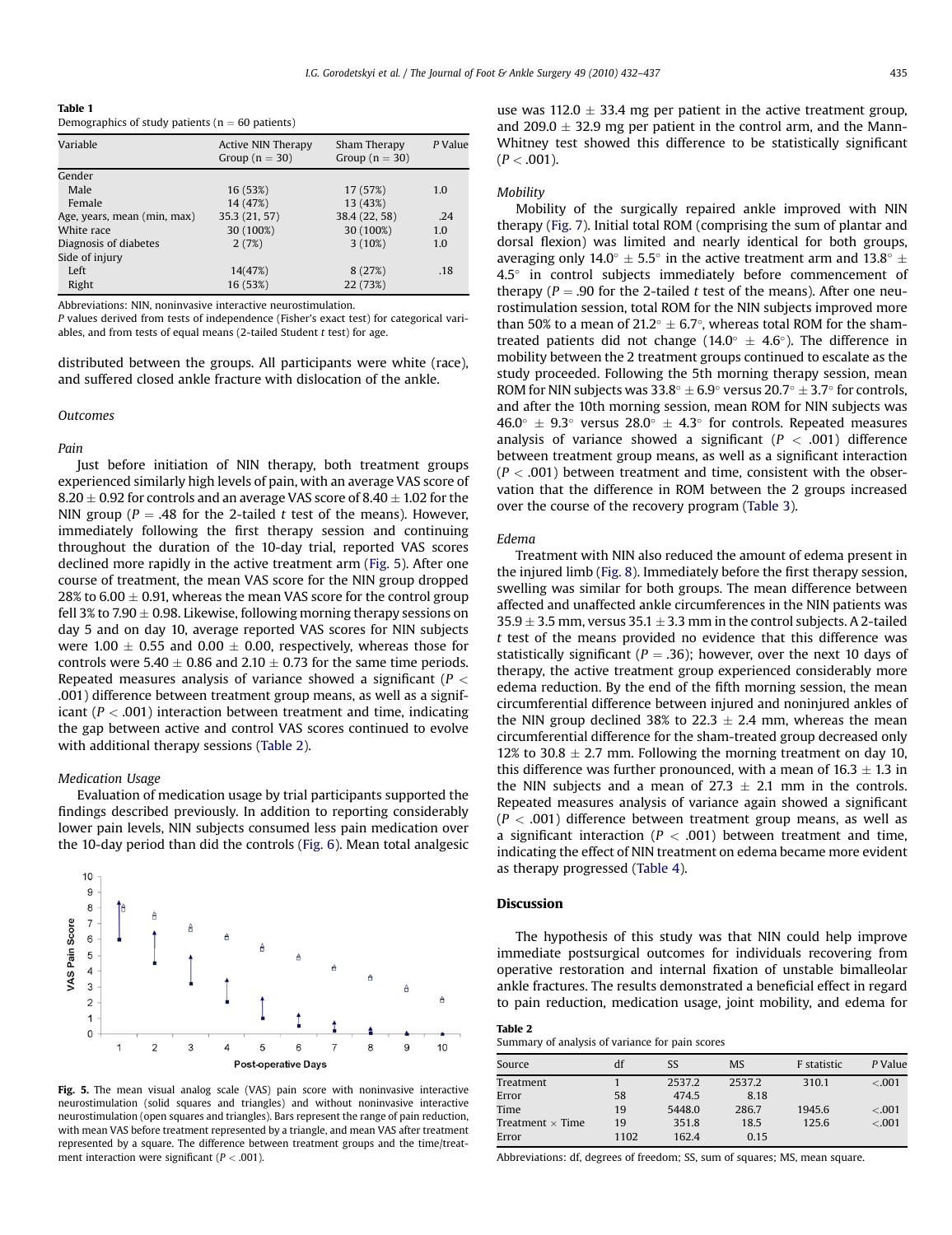<span id="page-4-0"></span>

Fig. 6. Mean consumption of pain medication (ketorolac) with noninvasive interactive neurostimulation (solid squares) and without noninvasive interactive neurostimulation (open squares). The difference between treatment groups was significant ( $P < .001$ ).

these types of cases during the near-term postoperative period. The impact of NIN was evident after a single session of stimulation, and became more apparent with subsequent therapy. By the completion of 5 days of the protocol, patients in the active treatment group on average experienced a reduction in VAS pain scores that was 2.6 times the magnitude observed in subjects from the sham group. Similarly after 5 days of NIN therapy, the improvement in ROM was 2.9 times that of controls, and the reduction in circumference of the injured ankle was 3.2 times that of controls.

It is commonly assumed that operative reduction and internal fixation of unstable ankle fractures generally produces good clinical outcomes, and several studies with intermediate-length follow-up periods support this view [\(33–35\).](#page-5-0) However, a longer term report by Day et al [\(36\)](#page-5-0) provided evidence of less favorable results over more extended time frames, as nearly half of individuals in the series experienced only fair or poor overall outcomes at 10 to 14 years of follow-up. The study's authors recommend that a more guarded approach to giving a prognosis of a uniform good long-term outcome should be adopted for these surgical procedures. Their observations also might underscore the importance of identifying and implementing physiologically sound rehabilitation strategies that can lead to more rapid restoration of normal ankle function.



Fig. 7. Mean total range of motion (ROM) with noninvasive interactive neurostimulation (solid squares and triangles) and without noninvasive interactive neurostimulation (open squares and triangles). Bars represent the change in ROM, with mean ROM before treatment represented by a triangle, and mean ROM after treatment represented by a square. The difference between treatment groups and the time/treatment interaction were significant ( $P < .001$ ).

|--|--|

Analysis of variance summary for range of motion

| Source                  | df   | SS    | <b>MS</b> | F statistic | P Value |
|-------------------------|------|-------|-----------|-------------|---------|
| Treatment               |      | 36908 | 36908     | 60.8        | $-.001$ |
| Error                   | 58   | 35229 | 607.4     |             |         |
| Time                    | 19   | 61124 | 3217.0    | 606.8       | $-.001$ |
| Treatment $\times$ Time | 19   | 8110  | 426.9     | 80.5        | $-.001$ |
| Error                   | 1102 | 5842  | 5.30      |             |         |

Abbreviations: df, degrees of freedom; SS, sum of squares; MS, mean square.

Despite numerous clinical investigations, relatively little objective data has been produced to establish the lasting advantages of various postoperative care regimens for ankle fractures [\(7\).](#page-5-0) Theoretical arguments and results from animal experiments suggest that intermittent loading of the joint promotes fluid exchange in the articular cartilage, and that continuous motion can aid healing cartilage injuries [\(37–39\)](#page-5-0). These considerations lend support to advocates of early weight bearing and mobilization following the surgical repair of fractured ankles. Additionally, many patients and physicians recognize practical advantages in such a postoperative strategy, including facilitation of the rehabilitation process and a faster return to normal daily activity [\(15, 32, 40\).](#page-5-0) In these cases, NIN offers a potential means of accelerating the recovery process.

The clinical trial described here had several limitations, arguably the most significant of which was its restricted duration of follow-up. Although the benefits of improved ROM and less pain and edema are widely accepted, longer-term studies will be needed to verify with other objective criteria the benefit of improvement in these parameters. Hopefully, communication of the near-term results that can be achieved with this emerging technology will lead to increased awareness and the initiation of more definitive research.

It also should be acknowledged that the postoperative NIN treatment protocol used for this analysis (twice-daily sessions for 10 consecutive days) could present logistical challenges for clinical settings in which patients are typically discharged from the hospital less than a week following operative reduction and internal fixation procedures. Further study will be needed to reveal whether the therapeutic benefits of NIN are sufficiently robust to allow more streamlined treatment regimens that may be more compatible with the time constraints of many surgical practices. Since this study began, it is interesting to note, the manufacturer of the InterX device has designed and marketed an unattended method of application of



Fig. 8. Edema in the injured ankle with noninvasive interactive neurostimulation (solid squares and triangles) and without noninvasive interactive neurostimulation (open squares and triangles). Triangles represent mean difference in ankle circumference between affected and unaffected limbs before treatment, and squares represent mean difference after treatment. Bars indicate the average change in this measurement during a treatment session. The difference between treatment groups and the time/treatment interaction were significant ( $P < .001$ ).